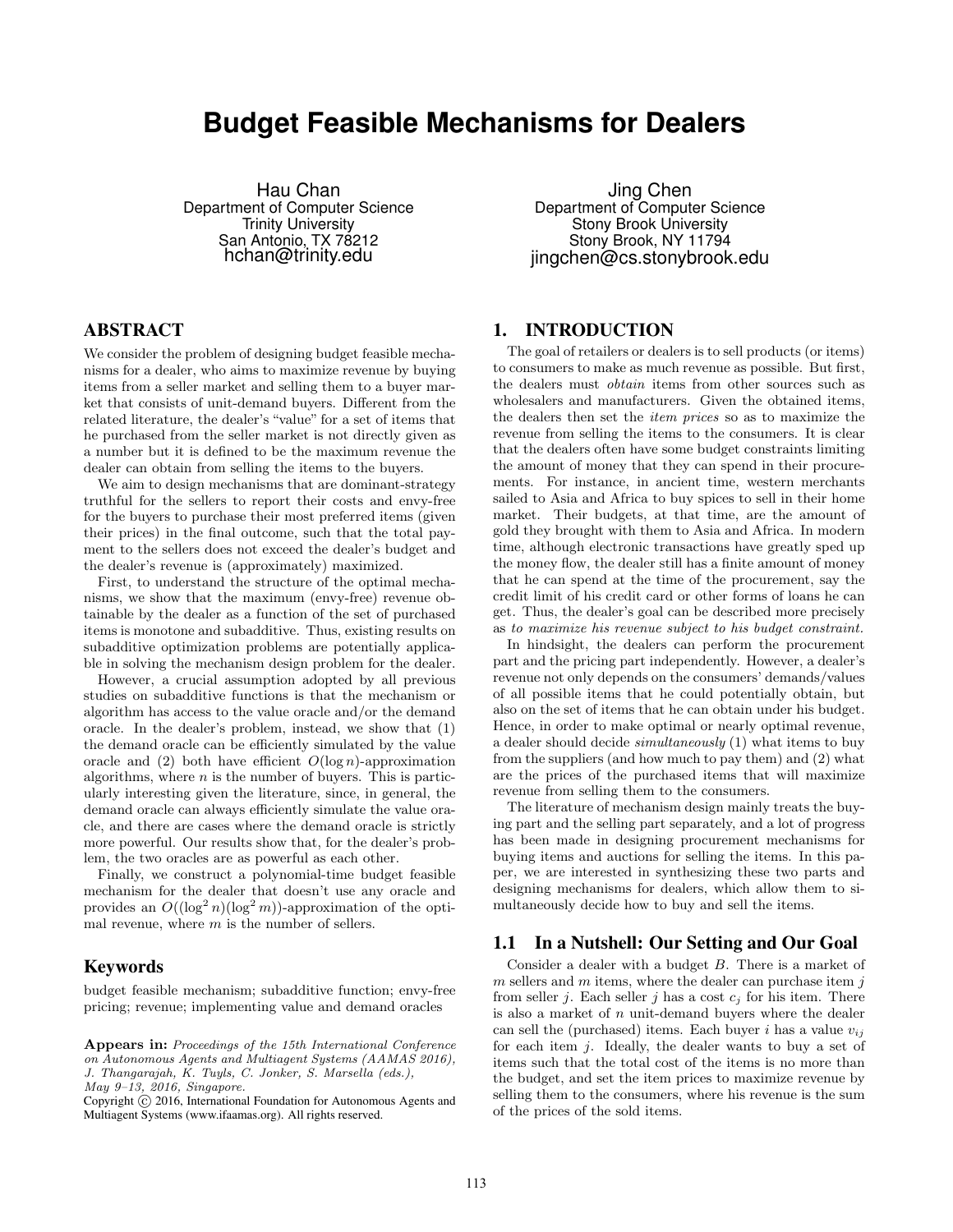The sellers and the buyers are strategic, but in different ways. Each seller's cost is his private information, and the dealer has to give the sellers incentives to truthfully reveal their costs. On the other hand, the buyers' values are known to the dealer, but each buyer has "free choice" and only buys the item that maximizes his utility (i.e., his value minus the item price) from the dealer—that is, the buyers must be envy-free [22] in the final outcome. Intuitively, the buyers are from the "home market" of the dealer, which he knows well, and the sellers are from some "alien market" that the dealer just starts to explore.

Accordingly, a dealer mechanism asks each seller to report a cost, and returns an outcome that specifies

- (1) dealer's set of items (i.e., the items he buys from the sellers),
- (2) dealer's payment to each seller,
- (3) dealer's price for each of his items, and
- (4) the allocation of dealer's items to the buyers.

Indeed, this will be the input-output structure of our mechanism  $M_D$  constructed in Section 5.

In terms of the desirable properties of our mechanisms, we are interested in mechanisms that are

- (a) computationally efficient,
- (b) budget feasible (i.e., the total payment made by the dealer does not exceed his budget),
- (c) dominant strategy truthful (DST) for the sellers,
- (d) producing an envy-free pricing and allocation for the buyers, and
- (e) producing an outcome that (approximately) maximizes the dealer's revenue.

When a mechanism is randomized, we require that it is a convex combination of deterministic mechanisms that satisfy the above requirements. Indeed, our mechanism,  $M_D$ , will be such a randomized mechanism, as will be shown by Theorem 3 and Corollary 2.

#### *Different Solution Concepts for Sellers and Buyers.*

Notice that in our model, the dealer's information about the sellers and the buyers are asymmetric. Therefore, we use different solution concepts to analyze the sellers' and the buyers' incentives. Of course, one can consider a worse scenario for the dealer, where both the sellers' costs and the buyers' values are private information, and ask for mechanisms that are truthful on both sides. However, it is well known that DST mechanisms (e.g., VCG [14, 21, 32]) cannot provide any meaningful revenue guarantee in multi-item multi-buyer auctions. One can consider the Bayesian setting and assume that the buyers' values are drawn from some joint distribution; yet, even in the simplest case of unitdemand single-buyer setting (without the sellers), truthful pricing schemes that approximate the optimal revenue is not well understood (see, e.g., [12] and [8] for recent studies on this topic). Given the literature, we consider the asymmetric "home-alien" market model to be a better starting point for the study of dealer mechanisms.

### 1.2 Main Contribution

Towards constructing approximately optimal mechanisms for the dealer, we start by identifying important structures of the problem, as shown in Theorems 1 and 2.

Our first result is a characterization of the dealer's revenue under the optimal envy-free pricing and allocation, which is defined as a function of the purchased items.

Theorem 1 (restated) The dealer's revenue function is monotone and subadditive.

To the best of our knowledge, this is the first characterization on the structure of the dealer's revenue function and it places the dealer's problem in the literature of mechanism design and optimization based on subadditive functions. In particular, [4, 7, 16] have designed budget feasible mechanisms for subadditive functions, and, assuming access to value and demand oracles (as defined later), their results immediately apply to the dealer's problem.

Our second result is about a crucial assumption widely adopted in mechanism design based on subadditive functions —the existence of oracles. Indeed, since a general subadditive function needs exponentially many numbers to describe, it can only be accessed via certain oracles. All budget feasible mechanisms mentioned above rely on the value oracle and/or the demand oracle, formally defined in Section 4. However, since oracles in general do not have efficient reallife implementations<sup>1</sup>, it is unclear how these mechanisms can be implemented. It is important to understand when one can design efficient mechanisms that do not rely on any oracle. Our second theorem shows that the demand oracle for the dealer can be approximated by the value oracle.

Theorem 2 (restated) Given any polynomial time algorithm that is an  $\alpha$ -approximation for the dealer's value oracle, there is a polynomial time algorithm that is an  $\alpha$ approximation for the dealer's demand oracle.

This result has two important implications. First, following [22], the dealer's value oracle can be efficiently approximated within a logarithmic factor; thus we immediately have that the dealer's demand oracle can also be approximated to the same degree. It eventually leads us to a mechanism for the dealer that runs in polynomial time without accessing any oracle. Second, in the literature, it is well known that the demand oracle is more powerful than the value oracle: following [29], a value oracle query can always be simulated by polynomially many demand oracle queries, but there are cases where one needs exponentially many value oracle queries to simulate a single demand oracle query. Our theorem shows that, in the case of the dealer's revenue function, the value oracle is as powerful as the demand oracle, and any approximation algorithm for the former can be converted to an approximation algorithm for the latter with the same approximation ratio.

Finally, our third result exploits these structures of the dealer's revenue function and replaces oracle queries in budget feasible mechanisms with approximation algorithms. It is well known that many classic mechanisms (e.g., the VCG mechanism) cease to be truthful when the required computation is only approximated. Accordingly, it is unclear upfront whether existing budget feasible mechanisms are still

<sup>&</sup>lt;sup>1</sup>In particular, following [22] the dealer's revenue function is APX-hard to compute, and thus both oracles are hard to compute.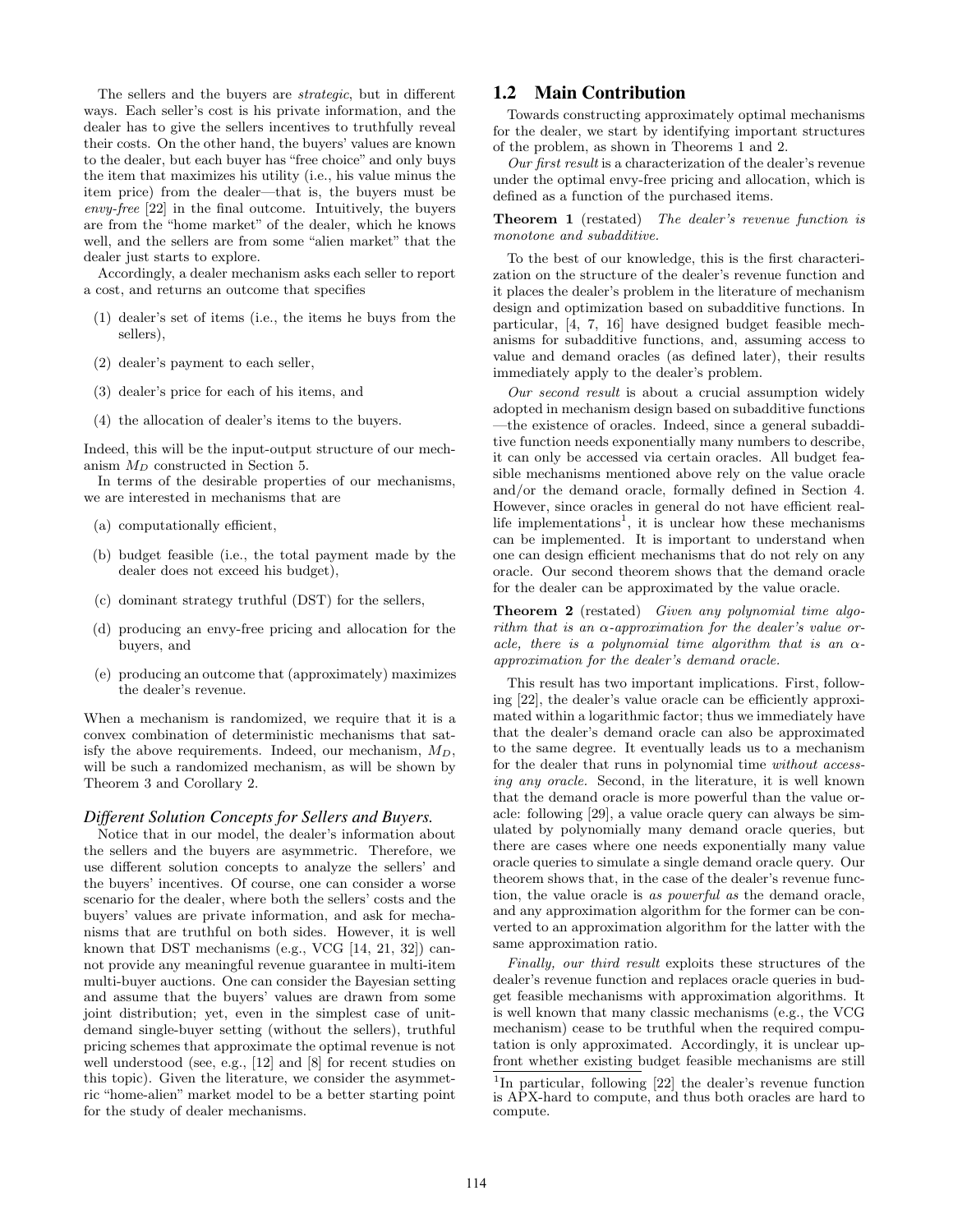truthful when the oracles are replaced by approximation algorithms. We show that this is indeed the case for the mechanism in [31]: it can be revised to use approximation algorithms for the oracles such that the resulting mechanism is still truthful. We emphasize that (1) this is a black-box replacement of the oracles, although other parts of the mechanism need to be changed accordingly; and (2) the revised mechanism works with any approximation algorithm, thus in order to design mechanisms for the dealer, one can focus on designing approximation algorithms for the value oracle. More specifically, we have the following.

Theorem 3 (restated) Given any polynomial time algorithm that is an  $\alpha$ -approximation for the dealer's value oracle, there is a universally truthful, budget feasible, and polynomial time dealer mechanism that gives an  $O((\log^2 m)\alpha^2)$ approximation to the optimal revenue.

Following [22], there is an  $O(\log n)$ -approximation for the dealer's value oracle, thus we immediately have:

Corollary 2 (restated) There is a universally truthful, budget feasible, and polynomial-time mechanism that gives an  $O((\log^2 m)(\log^2 n))$ -approximation to the optimal revenue.

## 1.3 Open Problems

It is natural to generalize our model and consider the case where each seller has multiple units of his item for sale (as in [7]). It is easy to see that our results on the monotonicity and subadditivity of the revenue function (Theorem 1) and the approximability of the demand oracle (Theorem 2) hold for the multiple-unit settings. However, we do not know how to generalize our dealer mechanism to the multi-unit settings, and this would be an interesting open problem for future study.

In terms of approximating oracle queries, it is not hard to see that the mechanisms in [4, 31] for single-unit budget feasible procurement and those in [7] for multi-unit procurement remain truthful if the demand oracle is replaced by an  $\epsilon$ -approximation where  $\epsilon$  is a small constant. However, it is unknown whether such an approximation algorithm exists for the dealer's revenue function. Also, it is unclear whether these mechanisms are still truthful when the approximation ratio increases (to, say,  $log n$ ).

In most studies on mechanism design with budgets, the budget is treated as a hard constraint. However, it is conceivable that, in real life, obtaining additional liquidity may be feasible, although at an increasing marginal cost. Modeling and handling such a flexible liquidity will be a very interesting problem for future study.

Moreover, currently we do not have a matching lower bound for our mechanism's approximation ratio. However, even for budget feasible procurements with subadditive valuations, only poly-logarithmic approximations are known. It would be interesting to show matching lower bounds for both the dealer's problem and the procurement problem. Finally, generalizing our model to allow multiple dealers to compete in a market is another important direction worth investigating.

#### 1.4 Additional Prior Work

There is a large amount of literature on the problem of finding the optimal envy-free pricing and allocation that maximizes revenue. The problem was first introduced and

considered by [22] where the authors showed that the problem is APX-hard and there is an  $O(\log n)$ -approximation algorithm for it. Since then, many works have studied different variants of the problem. For example, when there is a single buyer whose values for the items are drawn from independent distributions [8, 12, 15], when the buyers' values have special structures [3, 9, 10], when the buyers have budgets [5, 19, 24], and when the items can only be sold in some special ways [6, 13, 17, 18, 20, 23]. In particular, [12] showed that the pricing problem with a single buyer is NPcomplete even when the value distributions all have support size 3. Moreover, [8] showed that when the buyer's value distributions are either discrete or continuous with bounded supports (with proper oracle accesses), and when the distributions satisfy the monotone hazard rate (MHR) condition, there is an algorithm that is a constant approximation for the problem and runs in polynomial time with respect to the size of the largest support (when the distribution is discrete) or the ratio between the upper bound and the lower bound of the supports (when the distribution is continuous).

Budget feasible procurement mechanisms were first introduced by [31]. [31] and [11] provide constant approximation mechanisms for submodular functions, and [16] and [4] respectively provide  $O(\log^2 m)$  and  $O(\frac{\log^2 m}{\log \log m})$  approximation mechanisms for subadditive functions. All of them study the setting where each seller has a single item. Recently, [7] generalizes the setting to where each seller has multiple units of his item, and gives an  $O(\log m)$  approximation for additive functions and an  $O(\frac{\log^2 m}{\log \log m})$  approximation for subadditive functions. In [1], the authors study budget feasible mechanisms for additive functions, when each seller's cost is much smaller than the budget.

Another related line of research is double auctions [27, 28, 29]. In a double auction, buyers and sellers submit their private values and costs, respectively, to an intermediary. The goal of the latter is to construct mechanisms that are individually rational and truthful. While a double auction also deals with a two-sided market, the setting and goal are different from ours. Indeed, the goal there is to maximize social welfare and clear the market, instead of maximizing the intermediary's revenue. Also, double auctions treat sellers and buyers symmetrically, using the same solution concept; while we consider an asymmetric setting. Moreover, the intermediary in double auctions has no budget constraint.

Finally, a recent work [30] considers a dealer who has no budget constraint and wants to maximize his revenue minus the total payment to the sellers. However, the settings they consider are highly constrained compared with ours.

#### 2. MODEL: DEFINITIONS AND NOTATIONS

Consider a dealer who is buying items from one market and selling them to another market. The market where he is buying is an "alien" market to him, that is, he does not know the sellers' true costs for the items that they sell on that market. The market where he is selling is his "home" market, that is, he knows the buyers' values for the items in that market. The dealer has a budget  $B > 0$  specifying the most amount of money he can spend in the alien market.

More specifically, we have the following model. There are m sellers, indexed by  $j \in [m] = \{1, 2, ..., m\}$ . Each seller  $j \in [m]$  has one unit of item j for sale, whose true cost is  $c_j > 0$ . The cost  $c_j$  is the private information of seller j. If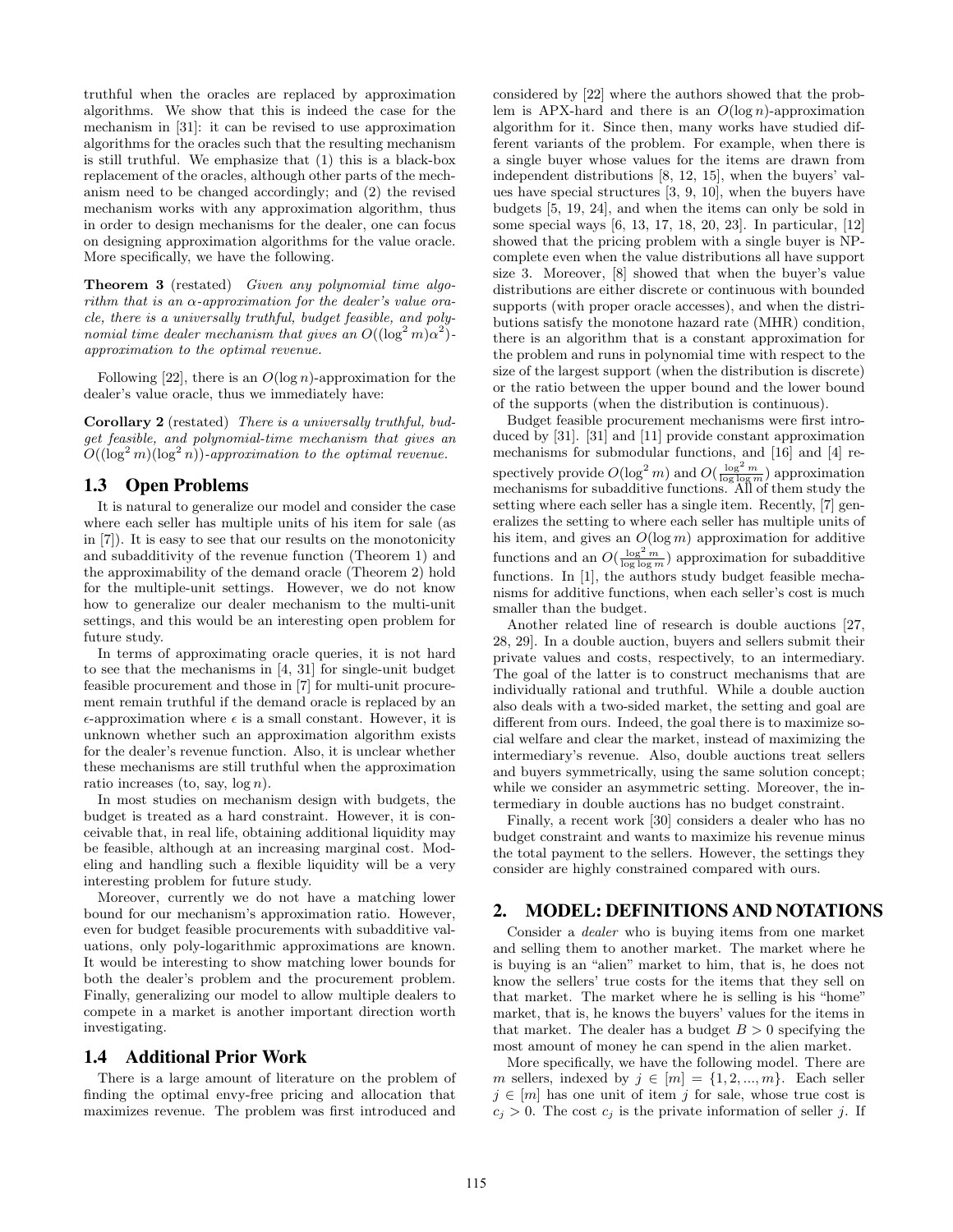the dealer buys item j from seller j with a payment  $q_i$ , then the *utility* of seller j,  $u_j^s$ , is  $q_j - c_j$ ; and  $u_j^s$  is 0 if the dealer does not buy his item and does not pay him.

There are *n* buyers, indexed by  $i \in [n] = \{1, 2, ..., n\}.$ Each buyer *i* has a value  $v_{ij}$  for each item  $j \in [m]$ . Let  $V =$  $(v_{ij})_{i\in[n],j\in[m]}$  be the valuation matrix. The dealer knows the buyers' values. Let  $\perp$  denote a dummy item such that  $v_{i\perp} = 0$  for each  $i \in [n]$ . When the set of items bought by the dealer is  $S \subseteq [m]$ , an *assignment* for the buyers consists of a pair  $(p_S, A_S)$  where  $p_S = (p_j)_{j \in S}$  is the *pricing* vector and  $A_S : [n] \to S \cup \{\perp\}$  is the *allocation*, with each item  $j \in S$ being allocated to at most one buyer (that is,  $|A_S^{-1}(j)| \leq 1$ for each  $j \in S$ ). The price of the dummy item is always  $p_{\perp} = 0$ . The *utility* of buyer *i*,  $u_i^b$ , is  $v_{iA_S(i)} - p_{A_S(i)}$ .

An assignment  $(p_S, A_S)$  is envy-free if  $v_{iA_S(i)} - p_{A_S(i)} \geq$  $v_{ij} - p_j$  for each  $i \in [n]$  and  $j \in S \cup \{\perp\}$ . The revenue of an assignment is  $Rev(p_S, A_S) = \sum_{i=1}^{n} p_{A_S(i)}$ .

For each  $S \subseteq [m]$ , the *optimal assignment under* S is an envy-free assignment  $(\hat{p}_S, A_S)$  such that  $(\hat{p}_S, A_S) \in$ 

 $\argmax_{(p'_S, A'_S)}$  is envy-free  $Rev(p'_S, A'_S)$ . The dealer's revenue from  $S$  is the maximum revenue that he can get from any envy-free assignment under S, that is,  $R(S) = Rev(\hat{p}_S, A_S)$ . The *optimal procurement* of the dealer is a subset of items  $S^*$ such that  $S^* \in \text{argmax}_{S \subseteq [m], \sum_{j \in S} c_j \leq B} R(S)$ . Notice that  $R(S^*) = Rev(\hat{p}_{S^*}, \hat{A}_{S^*})$ . Moreover, we will refer R to the revenue function of the dealer.

REMARK 1. We have two revenue functions: Rev is the revenue of a particular assignment, and R is the maximum revenue among all assignments for a given set of items.

#### *The solution concept.*

A dealer mechanism  $M$  asks each seller  $j$  to report a cost  $c'_j \geq 0$ . Given the cost profile  $c' = (c'_1, ..., c'_m)$ , the mechanism outputs a subset of items  $S \subseteq [m]$ , a payment profile  $q = (q_1, ..., q_m)$ , and an envy-free assignment  $(p_S, A_S)$ , such that  $q_j = 0$  for all  $j \in [m] \backslash S$ . That is  $M(c') = (S, q, p_S, A_S)$ . The utility of each seller  $j$  under the strategy profile  $c'$  is  $u_j^s(c') = q_j - c_j$  if  $j \in S$ , and  $u_j^s(c') = 0$  otherwise.

A deterministic mechanism  $M$  is  $truthful$  if for each seller j,  $c'_{j}$ , and  $c'_{-j}$ ,  $u_{j}^{s}(c_{j}, c'_{-j}) \geq u_{j}^{s}(c'_{j}, c'_{-j})$ . Let  $M(c) = (S, q, ps,$  $A<sub>S</sub>$ ). Mechanism M is *individually rational* if for each seller j,  $u_j^s(c) \geq 0$ ; and M is budget feasible if the dealer's total payment is no more than the budget, that is,  $\sum_{j=1}^{m} q_j \leq B$ . A randomized mechanism is *universally truthful* (respectively, individually rational and budget feasible) if it is a convex combination of deterministic truthful mechanisms (respectively, individually rational, and budget feasible).

DEFINITION 1. Let  $f(n) > 0$ . A universally truthful dealer mechanism M is an  $f(n)$ -approximation to the value of the optimal procurement if the mechanism is individually rational and budget feasible, and the revenue under the true cost profile c,  $Rev(p_S, A_S)$ , has expected value at least  $\frac{R(S^*)}{f(n)}$ .

# 3. PROPERTIES OF THE DEALER'S REV-ENUE FUNCTION

The structure of the dealer's revenue function  $R$  has never been studied. In this section, we show, for the first time, that R is subadditive, that is,  $R(S \cup T) \leq R(S) + R(T)$  for any subsets of items  $S$  and  $T$ . Thus, existing techniques on subadditive optimization could potentially be applied to compute/approximate it. We first show the following lemma.

LEMMA 1. The dealer's revenue function  $R$  is monotone. That is, for any two subsets S and T such that  $S \subset T \subset [m]$ ,  $R(S) \leq R(T)$ .

PROOF. Let  $(\hat{p}_S, \hat{A}_S)$  be the optimal assignment under the set S. We define an assignment  $(p_T, A_T)$  for T as follows. Let  $p_j = \hat{p}_j$  for  $j \in S$ ,  $p_j = \infty$  for  $j \in T \setminus S$  and  $A_T = A_S$ . For any  $i \in [n]$  and  $j \in S \cup \{\perp\}$ , we have  $u_i^b(p_T, A_T) =$  $u_i^b(\hat{p}_S, \hat{A}_S) = v_{i\hat{A}_S(i)} - \hat{p}_{\hat{A}_S(i)} \ge v_{ij} - \hat{p}_j = v_{ij} - p_j$ , where the inequality is because of the envy-freeness of  $(\hat{p}_S, \hat{A}_S)$ . For any  $i \in [n]$  and  $j \in T \setminus S$ ,  $u_i^b(p_T, A_T) \ge v_{ij} - p_j$  as  $p_j = \infty$ . Thus the assignment  $(p_T, A_T)$  is envy-free. Moreover, by definition,  $R(S) = Rev(\hat{p}_S, \hat{A}_S) = \sum_{i=1}^n \hat{p}_{\hat{A}_S(i)}$ over, by definition,  $R(S) = Rev(\hat{p}_S, A_S) = \sum_{i=1}^n \hat{p}_{\hat{A}_S(i)} = \sum_{i=1}^n \hat{p}_{A_T(i)} = \sum_{i=1}^n p_{A_T(i)} = Rev(p_T, A_T)$ . Since  $Rev(p_T, A_T)$  $\leq R(T)$  by definition, we have  $R(S) \leq R(T)$ .

We have the following theorem.

THEOREM 1. The function  $R$  is subadditive.

Before proving Theorem 1, we recall the following notations, definitions, and results that we will use. Given a valuation matrix  $V$ , when the set of available items is  $S$ , we let  $V_S$  be the sub-matrix of  $V$  that contains only the items in  $S$ . Given the set of available items S, and a vector  $r = (r_j)_{j \in S}$ of non-negative real numbers, a Walrasian equilibrium with reserve prices r [22] is an envy-free assignment  $(p_S, A_S)$  such that (1)  $p_j \geq r_j$  for all  $j \in S$ , (2) if item j is not assigned to any buyer, then  $p_i = r_i$ , and (3) if item j is a most-preferred item of buyer  $i$  and  $j$  is not assigned, then buyer  $i$  is assigned an item. In [22], the authors constructed a polynomial time algorithm,  $MaxWEQ<sub>r</sub>$ , that computes a Walrasian equilibrium with reserve prices, see the following lemma.

LEMMA 2. [22] Given any inputs  $S$ ,  $V_S$ , and r, the algorithm  $MaxWEQ_r$  outputs a Walrasian equilibrium  $(p_S, As)$ with reserve prices r in polynomial time.

Below we prove a key step in proving Theorem 1.

LEMMA 3. For any set of items  $S \subseteq [m]$ , any envy-free assignment  $(p_S, A_S)$ , and any subset  $T \subseteq S \cap A_S([n])$ , we have  $\sum_{j \in T} p_j \leq R(T)$ .

PROOF. Given  $(p_S, A_S)$ , we construct an envy-free assignment under T, whose revenue is at least  $\sum_{j\in T} p_j$ . To do so, we run the following algorithm  $\text{Alg}_{Assign}$  with inputs  $S, V_S$ ,  $(p_S, A_S)$ , and T.

Notice that for each  $j \in T$ , the price output by  $MaxWEQ_r$ in step 1 is  $\bar{p}_j \ge r_j = p_j$ , by Lemma 2. However, under  $(\bar{p}_T, \bar{A}_T)$ , some items in T might not be assigned to any buyer. Therefore,  $Rev(\bar{p}_T, \bar{A}_T)$  may be strictly less than  $\sum_{i \in T} \bar{p}_i$ . That is why we augment  $\bar{A}_T$  to  $A_T^*$  which assigns  $\bar{p}_j \in T \bar{p}_j$ . That is why we augment  $\bar{A}_T$  to  $A_T^*$  which assigns all items in  $T$ . More precisely, we have the following claim.

CLAIM 1. Alg<sub>Assign</sub> returns an envy-free assignment ( $\bar{p}_T$ ,  $A_T^*$ ) that assigns all items in T.

PROOF. Notice that, when the algorithm terminates,  $A_T^*$ allocates all items in T. Thus, we need to show that the algorithm will not loop forever in step 3. To see why this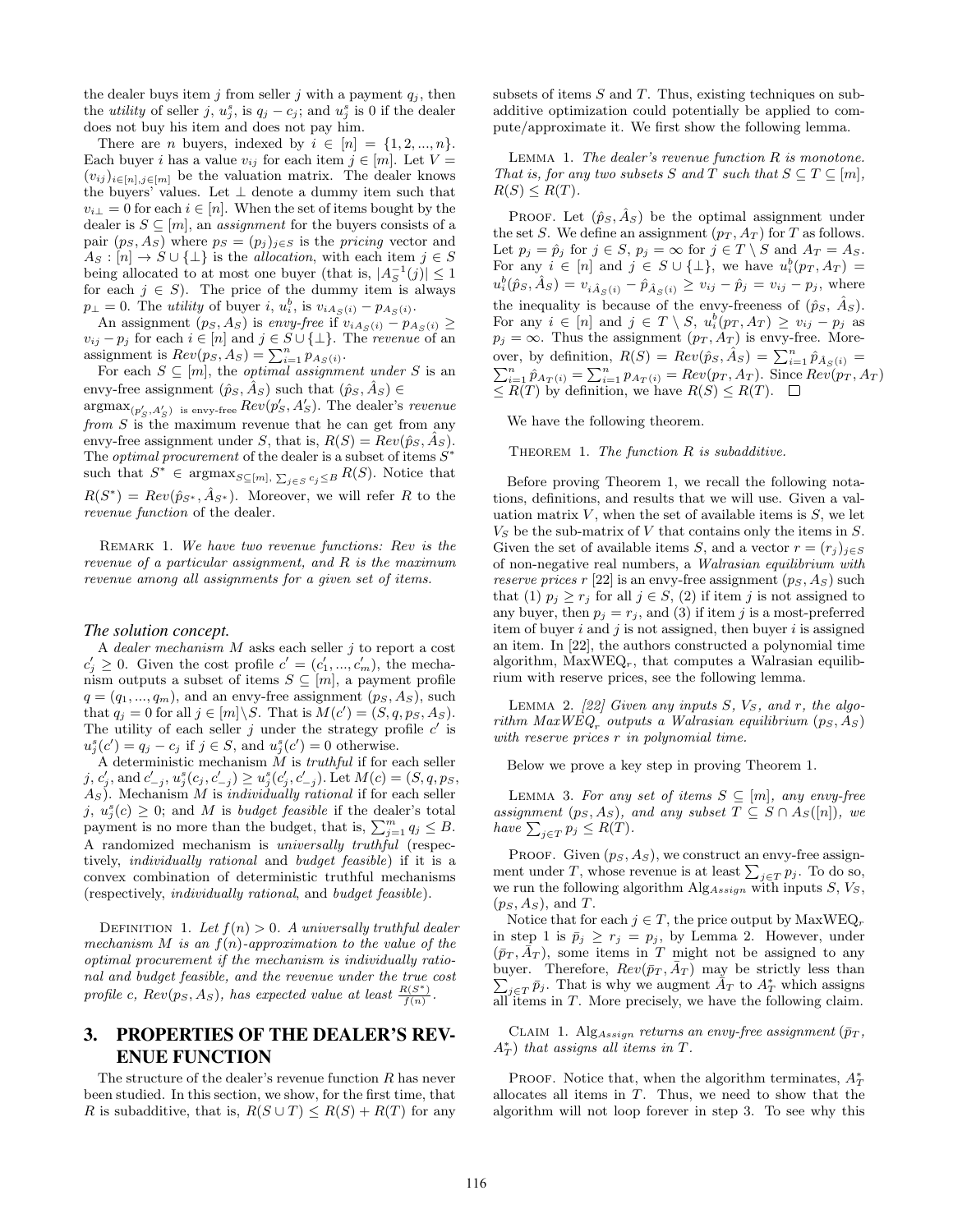**Algorithm 1:** Alg<sub>Assign</sub> - An Algorithm to Produce an Envy-Free Assignment where All Items Are Sold

**Input** : A set of items  $S$ , a valuation matrix  $V_S$ , an envy-free assignment  $(p_S, A_S)$ , and a set  $T \subseteq S \cap A_S([n]).$ 

Output: An envy-free assignment  $(\bar{p}_T, A_T^*)$ 

- 1 Run MaxWEQ<sub>r</sub> on inputs  $T$ ,  $V_T$ , and reserve prices  $r = (p_j)_{j \in T}$  and denote the outcome by  $(\bar{p}_T, \bar{A}_T)$ .
- **2** Initialize  $A_T^* = \bar{A}_T$ .
- $\bf{3}$  while there exists an unassigned item  $j$  in  $T$ according to  $A_T^*$  do
- 4 Let  $i \in [n]$  be such that  $A_S(i) = j$ , and set  $A_T^*(i) = j.$
- <sup>5</sup> end while
- 6 return  $(\bar{p}_T, A_T^*)$

is true, notice that for each buyer  $i \in [n]$ , there is at most one item  $j \in T$  such that  $A_S(i) = j$ . Accordingly, buyer i gets reassigned in  $A_T^*$  at step 3 for at most once. Since in each execution of step 3, one buyer gets reassigned, and since there are only  $n$  buyers, step 3 is executed at most  $n$ times and the algorithm will not loop forever.

Next, we show that after each execution of step 3, (1)  $(\bar{p}_T, A_T^*)$  is envy-free and (2) for each item j that is not assigned by the current  $A_T^*$ ,  $\bar{p}_j = p_j$ . To see why this is true, notice that the initial  $(\bar{p}_T, A_T^*)$  satisfies (1) and (2) by the definition of Walrasian equilibrium with reserve prices. Accordingly, if item j is not assigned and  $A_S(i) = j$ , we have  $v_{iA_T^*(i)} - \bar{p}_{A_T^*(i)} \ge v_{ij} - \bar{p}_j = v_{ij} - p_j$  and  $v_{ij} - p_j \ge$  $v_{iA_T^*(i)} - p_{A_T^*(i)}$ , where the first inequality is because (1) and  $(2)$ , and the second is because  $(p_S, A_S)$  is envy-free. Since  $\bar{p}_{A_T^*(i)} \ge r_{A_T^*(i)} \ge p_{A_T^*(i)}$ , we have  $v_{ij} - p_j \ge v_{iA_T^*(i)}$  $p_{A_T^*(i)} \ge v_{iA_T^*(i)} - \bar{p}_{A_T^*(i)} \ge v_{ij} - \bar{p}_j = v_{ij} - p_j$ , which implies  $v_{ij}-\bar{p}_j = v_{ij}-p_j = v_{iA_T^*(i)}-p_{A_T^*(i)} = v_{iA_T^*(i)}-\bar{p}_{A_T^*(i)}$ . Thus, item j maximizes i's utility under  $\bar{p}_T$  and  $p_{A_T^*(i)} = \bar{p}_{A_T^*(i)}$ .

Notice that after the execution of step 3, buyer  $i$  is the only buyer whose assigned item changes, and the original item  $A_T^*(i)$  is the only item that changed from assigned to unassigned. Accordingly, the new assignment  $(\bar{p}_T, A_T^*)$  is still envy-free and any unassigned item  $j' \in T$  has price  $\bar{p}_{j'} = p_{j'}$ . That is,  $(\bar{p}_T, A_T^*)$  still satisfies (1) and (2) after the first execution of step 3. By induction,  $(\bar{p}_T, A_T^*)$  satisfies (1) and (2) after each execution of step 3, as desired.

In sum, the final assignment  $(\bar{p}_T, A_T^*)$  returned by  $\text{Alg}_{Assign}$ is envy-free and assigns all items in T, and Claim 1 holds.  $\square$ 

By the construction of  $\text{Alg}_{Assign}$  and Claim 1,  $Rev(\bar{p}_T, A_T^*)$  $=\sum_{j\in T}\bar{p}_j\geq \sum_{j\in T}r_j=\sum_{j\in T}p_j$ , which implies  $\sum_{j\in T}p_j\leq$  $R(T)$ . Thus, Lemma 3 holds.

Now we are ready to prove Theorem 1.

PROOF OF THEOREM 1. For any subsets of items S and T, let  $(\hat{p}_{S\cup T}, \hat{A}_{S\cup T})$  be the optimal assignment under S ∪ T and let  $W = \hat{A}_{S \cup T}([n])$  be the set of assigned items under  $\hat{A}_{S\cup T}$ . We have  $R(S \cup T) = Rev(\hat{p}_{S\cup T}, \hat{A}_{S\cup T}) =$ under  $A_{S \cup T}$ . We have  $R(S \cup T) = Rev(\hat{p}_{S \cup T}, A_{S \cup T}) = \sum_{i=1}^{n} \hat{p}_{A_{S \cup T}(i)} = \sum_{j \in W} \hat{p}_{j} \le \sum_{j \in S \cap W} \hat{p}_{j} + \sum_{j \in T \cap W} \hat{p}_{j}$ where the first two equalities are by the definitions of functions  $R$  and  $Rev$ ; the third equality is because the total revenue collected from the players is the same as the total revenue obtained by selling the items; and the inequality is because  $W \setminus {\perp} \subseteq (S \cap W) \cup (T \cap W)$ .

Since  $\sum_{j \in S \cap W} \hat{p}_j \leq R(S \cap W)$  by Lemma 3 and  $R(S \cap W)$  $W) \le R(S)$  by Lemma 1, we have  $\sum_{j \in S \cap W} \hat{p}_j \le R(S)$ . Similarly,  $\sum_{j \in T \cap W} \hat{p}_j \leq R(T)$ . Therefore, we have  $R(S \cup$  $T \leq R(S) + R(T)$ , and Theorem 1 holds.  $\square$ 

REMARK 2. A function  $f: 2^{[m]} \rightarrow \mathbb{R}$  is submodular if for any subsets of items S and T,  $f(S \cup T) + f(S \cap T) \leq$  $f(S) + f(T)$ . It is unknown whether R is submodular or not.

## 4. APPROXIMATING THE DEMAND OR-ACLE FOR THE DEALER

Mechanism design for the dealer requires optimization over his revenue function. In general, optimization over subadditive functions is NP-hard  $[25, 26]$ <sup>2</sup>, and oracles of various forms are used to help solving the mechanism design problem. In particular, two oracles have been widely considered — the *value* oracle and the *demand* oracle  $[4, 7, 11,$ 16, 29, 31]. In our setting, the value oracle takes as input a subset  $S \subseteq [m]$  and returns  $R(S)$ ; and the demand oracle takes as input a cost vector  $\bar{c} = (\bar{c}_1, ..., \bar{c}_m)$  and returns  $S_{\bar{c}}^* \in \operatorname{argmax}_{T \subseteq [m]} R(T) - \sum_{j \in T} \bar{c}_j$ . For any subset  $T \subseteq [m]$ , the quantity  $R(T) - \sum_{j \in T} \bar{c}_j$  is referred to as the net revenue of T given  $\bar{c}$ , denoted by  $NR(T, \bar{c})$ .

Given access to the value and demand oracles, the mechanism design problem for the dealer can be solved under the framework of budget feasible mechanisms for subadditive valuation functions [4, 7, 16]. However, how can a polynomial-time dealer answer oracle queries? There is little literature about oracle implementation, and most mechanisms over subadditive functions rely on oracle queries and thus do not have polynomial-time implementations.

As part of our main contribution, we show that the demand oracle for the dealer can be efficiently approximated. Using this approximation, in Section 5, we provide a polynomial time mechanism for the dealer without oracle assesses.

Our approximation algorithm of the demand oracle uses an approximation algorithm of the value oracle. More specifically, we say that an algorithm  $\mathrm{Alg}_{value}$  is an  $\alpha$  -approximation of the value oracle with  $\alpha \geq 1$  if it takes as inputs a set S and a valuation matrix  $V<sub>S</sub>$ , and returns an envy-free assignment  $(ps, As)$  such that  $Rev(ps, As) \geq \frac{R(S)}{\alpha}$ . We say that an algorithm  $\text{Alg}_{\text{demand}}$  is an  $\alpha$ -approximation of the demand oracle with  $\alpha \geq 1$  if it takes as inputs a cost profile  $\bar{c}$  and a valuation matrix  $V$ , and returns a set  $S_{\bar{c}}$  and an envy-free assignment  $(p_{S_{\bar{c}}}, A_{S_{\bar{c}}})$  such that  $Rev(p_{S_{\bar{c}}}, A_{S_{\bar{c}}}) - \sum_{j \in S_{\bar{c}}} \bar{c}_j \geq$  $\frac{NR(S_c^*, \bar{c})}{\alpha}$ . We have the following theorem.

THEOREM 2. Given any polynomial time algorithm that is an  $\alpha$ -approximation for the value oracle, there is a polynomial time algorithm that is an  $\alpha$ -approximation for the demand oracle.

As shown in [22], the value oracle is APX-hard to compute, and there is a polynomial-time  $O(\log n)$ -approximation for it. Thus, we immediately have the following corollary.

COROLLARY 1. There exists a polynomial-time  $O(\log n)$ approximation algorithm for the demand oracle.

<sup>&</sup>lt;sup>2</sup>Since submodular functions belong in the class of subadditive functions, and optimization over submodular is NPhard in general, we have that optimization over subadditive functions is also NP-hard.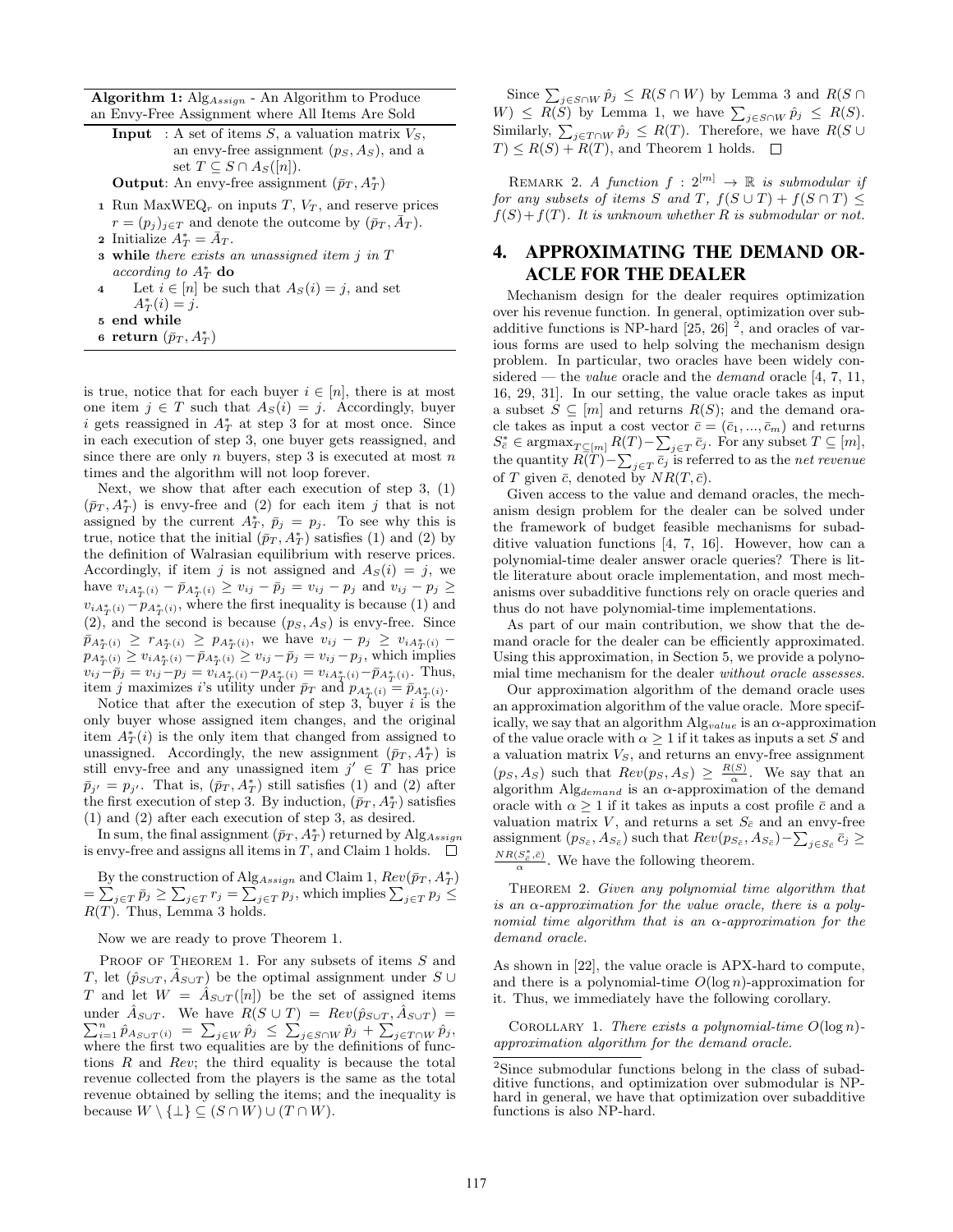Interestingly, the demand oracle is in general more powerful and computationally harder than the value oracle. In [29], the authors show that a value query can be simulated by polynomially many demand queries, but an exponential number of value queries may be required for simulating a single demand query. Theorem 2 shows that this is not the case for the mechanism design problem for the dealer: here, the two oracles are as powerful as each other. The remaining part of this section is devoted to proving Theorem 2.

Let  $\Lambda$ lg<sub>value</sub> be an arbitrary polynomial time algorithm that is an  $\alpha$ -approximation of the value oracle, with  $\alpha \geq 1$ . Our algorithm  $\text{Alg}_{demand}$  is defined as follows.

|                         |  |  |  |  | <b>Algorithm 2:</b> Alg <sub>demand</sub> - An Algorithm to Approx- |  |
|-------------------------|--|--|--|--|---------------------------------------------------------------------|--|
| imate the Demand Oracle |  |  |  |  |                                                                     |  |
|                         |  |  |  |  |                                                                     |  |

- **Input** : A valuation matrix V and a cost profile  $\bar{c}$ . **Output:** A set  $S$  and an envy-free assignment  $(\bar{p}_S, A_S)$ .
- $1$  Let  $V'$  be a valuation matrix such that
- $v'_{ij} = v_{ij} \bar{c}_j$  for each  $i \in [n]$  and  $j \in [m]$ .
- **2** Run Alg<sub>value</sub> with inputs  $[m]$  and  $V'$ , and let  $(p, A)$ be the output.
- **3** Let  $S = A([n]) \setminus {\perp}$  and  $\tilde{A}_S = A$ .
- 4 Let  $\tilde{p}_S = (\tilde{p}_j)_{j \in S}$  where  $\tilde{p}_j = p_j + \bar{c}_j$  for  $j \in S$ .
- 5 return S and  $(\tilde{p}_S, \tilde{A}_S)$ .

Below, we show that  $\text{Alg}_{demand}$  is an  $\alpha$ -approximation of the demand oracle. Because we deal with two valuation matrices V and V', we use  $f(\cdot; V')$  to denote a function f evaluated when the valuation matrix is  $V'$ . If no valuation matrix is specified, then the computation is always with respect to V. Recall that  $S_{\bar{c}}^*$  is the output of the demand oracle given inputs V and  $\bar{c}$ . Let  $(\hat{p}_{S_{\bar{c}}^*}, \hat{A}_{S_{\bar{c}}^*})$  be the envy-free assignment that gives the highest net revenue with respect to  $S_{\bar{c}}^*$ . We want to show that  $(\hat{p}_{S_{\bar{c}}^*}, \hat{A}_{S_{\bar{c}}^*})$  is also an (not necessarily optimal) envy-free assignment for the buyers whose values for the items are according to the valuation matrix  $V'$  when the set of available items is  $[m]$ . We begin by showing some properties of  $(\hat{p}_{S_{\bar{c}}^*}, \hat{A}_{S_{\bar{c}}^*}).$ 

LEMMA 4.  $\hat{A}_{S_{\bar{c}}^*}([n]) = S_{\bar{c}}^*$  or  $\hat{A}_{S_{\bar{c}}^*}([n]) = S_{\bar{c}}^* \cup \{\perp\}.$ 

PROOF. For ease of notations, let  $S = S_{\bar{c}}^*$ ,  $\hat{p}_S = \hat{p}_{S_{\bar{c}}^*}$ , and  $\hat{A}_S = \hat{A}_{S_c^*}$ . First notice that all of the available items are in S. Since  $\hat{A}_S$  does not assign buyers to any item that is not in S,  $\hat{A}_S([n]) \subseteq S \cup \{\perp\}$ . Let  $U = S \cup \{\perp\} - \hat{A}_S([n])$ be the set of unassigned items in  $S$ . To prove the lemma, it is suffice to show that  $U$  is either empty or contains only ⊥. For the sake of contradiction, suppose U contains some item that is not  $\bot$ . The net revenue of the set S is

$$
NR(S,\bar{c}) = R(S) - \sum_{j \in S} \bar{c}_j = \sum_{i=1}^n \hat{p}_{\hat{A}_S(i)} - \sum_{j \in S} \bar{c}_j
$$
  
\n
$$
\geq NR(\bar{S},\bar{c}), \qquad (1)
$$

for any  $\bar{S} \subseteq [m]$ . Letting  $\bar{S} = S - U$ ,  $\bar{p}_{\bar{S}} = (\bar{p}_i)_{i \in \bar{S}}$  such that  $\bar{p}_i = \hat{p}_i$  for  $i \in \bar{S}$ , and  $\bar{A}_{\bar{S}} = \hat{A}_S$ . It is easy to see that the assignment  $(\bar{p}_{\bar{S}}, \bar{A}_{\bar{S}})$  is envy-free when the set of available items is  $\bar{S}$ , that is,  $v_{i\bar{A}_{\bar{S}}(i)} - p_{\bar{A}_{\bar{S}}(i)} = v_{i\hat{A}_{\bar{S}}(i)} - \hat{p}_{\hat{A}_{\bar{S}}(i)} \geq$  $v_{ij} - \hat{p}_j = v_{ij} - \bar{p}_j$  for all buyers  $i \in [n]$  and all items  $j \in \bar{S}$ . It follows that  $\overline{NR}(\bar{S}, \bar{c}) = \overline{R}(\bar{S}) - \sum_{j \in \bar{S}} \overline{c}_j \geq Rev(\overline{p}_{\bar{S}}, \overline{A}_{\bar{S}}) -$ 

 $\sum_{j\in \bar{S}}\bar{c}_j = \sum_{i=1}^n \bar{p}_{\bar{A}_{\bar{S}}(i)} - \sum_{j\in \bar{S}}\bar{c}_j = \sum_{i=1}^n \hat{p}_{\hat{A}_{\bar{S}}(i)} - \sum_{j\in \bar{S}}\bar{c}_j >$  $\sum_{i=1}^n \hat{p}_{\hat{A}_S(i)} - \sum_{j \in \bar{S} \cup U} \bar{c}_j = \sum_{i=1}^n \hat{p}_{\hat{A}_S(i)} - \sum_{j \in S} \bar{c}_j = NR(S,\bar{c}),$ which is a contradiction to Equation 1.

The above proof relies on the fact that the costs of the items are strictly greater than zero. If we allow the items' costs to be zero and if  $\hat{A}_{S^*_{\overline{c}}}$  has some unallocated items with cost zero, then removing those items, we obtain another envy-free assignment with the (same) optimal net revenue that satisfies Lemma 4. Next, we show that the price of each item in  $S_{\bar{c}}^*$  is at least its cost.

LEMMA 5. For any  $j \in S_{\bar{c}}^*$ ,  $\hat{p}_j - \bar{c}_j \geq 0$ .

PROOF. Again for ease of notations, let  $S = S_{\overline{c}}^*$ ,  $\hat{p}_S =$  $\hat{p}_{S_{\overline{c}}}$ , and  $\hat{A}_S = \hat{A}_{S_{\overline{c}}}$ . Let  $N = \{j \in S | \hat{p}_j - \bar{c}_j < 0\}$  be the set of items with prices less than costs. Assume  $N \neq \emptyset$  and let  $\overline{S} = S - N$ . We show that  $NR(\overline{S}, \overline{c}) > NR(S, \overline{c})$ , which contradicts the optimality of S.

To do so, we run Alg<sub>Assign</sub> with inputs S,  $V_S$ ,  $(\hat{p}_S, \hat{A}_S)$ , and  $\bar{S} = \dot{S} - N$ . Let  $(\bar{p}_{\bar{S}}, \bar{A}_{\bar{S}})$  be the output. We have  $NR(\bar{S}, \bar{c}) \ = \ R(\bar{S}) - \sum_{j \in \bar{S}} \bar{c}_j \ \geq \ Rev(\bar{p}_{\bar{S}}, \bar{A}_{\bar{S}}) - \sum_{j \in \bar{S}} \bar{c}_j \ =$  $\sum_{i=1}^{n} \bar{p}_{\bar{A}_{\bar{S}}(i)} - \sum_{j \in \bar{S}} \bar{c}_{j} = \sum_{j \in \bar{S}} \bar{p}_{j} - \bar{c}_{j} > \sum_{j \in \bar{S}} \bar{p}_{j} - \bar{c}_{j} +$  $\sum_{j \in N} \hat{p}_j - \bar{c}_j \ge \sum_{j \in \bar{S}} \hat{p}_j - \bar{c}_j + \sum_{j \in N} \hat{p}_j - \bar{c}_j = \sum_{j \in S} \hat{p}_j \bar{c}_j = \sum_{i=1}^n \hat{p}_{\hat{A}_S(i)} - \sum_{j \in S} \bar{c}_j = \overrightarrow{NR}(S, \bar{c}),$  where the first inequality is because  $R(S) \geq Rev(\bar{p}_S, \bar{A}_S)$ , the third equality is because all items in  $\overline{S}$  are sold according to  $\overline{A}_{\overline{S}}$  (Claim 1), the second inequality is because  $\hat{p}_i-\bar{c}_i < 0 \ \forall j \in N$ , the third inequality is because  $\bar{p}_j \geq \hat{p}_j \ \forall j \in \bar{S}$  (by the construction of  $\text{Alg}_{Assian}$ , and the fifth equality is because all items in S are sold according to  $\hat{A}_S$  (Lemma 4).  $\square$ 

Next, we show that there is an assignment which is envyfree with respect to the valuation matrix  $V'$  and has revenue equals to  $\overline{NR}(S_{\overline{c}}^*, \overline{c})$ . More precisely, let  $\overline{p} = (\overline{p}_j)_{j \in S_{\overline{c}}^*}$  be such that  $\bar{p}_j = \hat{p}_j - \bar{c}_j$  for all  $j \in S^*_{\bar{c}}$  and  $\bar{p}_j = \infty$  for all  $j \in [m] \setminus S_{\bar{c}}^*$ , and let  $\bar{A} = \hat{A}_{S_{\bar{c}}^*}$ . By Lemma 5,  $\bar{p}_j \ge 0$  for each  $j \in [m]$  and  $\bar{p}$  is a well-defined price profile. We have the following two lemmas.

LEMMA 6.  $Rev(\bar{p}, \bar{A}; V') = NR(S_{\bar{c}}^*, \bar{c}).$ 

PROOF.  $Rev(\bar{p}, \bar{A}; V') = \sum_{i=1}^{n} \bar{p}_{\bar{A}(i)} = \sum_{i=1}^{n} \hat{p}_{\bar{A}(i)} - \bar{c}_{\bar{A}(i)} = \sum_{i=1}^{n} \hat{p}_{\bar{A}_{\bar{S}_{\bar{c}}^*}(i)} - \bar{c}_{\bar{A}_{\bar{S}_{\bar{c}}^*}(i)} = \sum_{i=1}^{n} \hat{p}_{\bar{A}_{\bar{S}_{\bar{c}}^*}(i)} - \sum_{j \in S_{\bar{c}}^*} \bar{c}_{j} = NR(S_{\bar{c}}^*, \bar{c}),$ where the first, second, and last equalities are by definition, the third is because  $\overline{A} = \hat{A}_{S_c^*}$ , and the fourth is because all items in  $S_{\bar{c}}^*$  are sold according to  $\hat{A}_{S_{\bar{c}}^*}$  (by Lemma 4).

LEMMA 7.  $(\bar{p}, \bar{A})$  is envy-free with respect to V'.

PROOF. Recall the value of buyer  $i$  for item  $j$  with respect to V' is  $v'_{ij} = v_{ij} - \bar{c}_j$ . First, notice that for each buyer i,  $u_i^b(\bar{p},\bar{A};V')\,=\, (v_{i\bar{A}(i)}-\bar{c}_{\bar{A}(i)})-\bar{p}_{\bar{A}(i)}\,=\, (v_{i\bar{A}(i)}-\bar{c}_{\bar{A}(i)})\, (\hat{p}_{\bar{A}(i)} - \bar{c}_{\bar{A}(i)}) = v_{i\bar{A}(i)} - \hat{p}_{\bar{A}(i)} = v_{i\hat{A}_{S_c^*}(i)} - \hat{p}_{\hat{A}_{S_c^*}(i)} \geq 0,$ where the last inequality is because  $(\hat{p}_{S^*_{\vec{c}}}, \hat{A}_{S^*_{\vec{c}}})$  is envy-free under valuation matrix V. (Surely, since  $\bar{p}_j \geq 0$  for each  $j \in [m]$ , we have  $v_{i\bar{A}(i)} - \bar{c}_{\bar{A}(i)} \geq 0$  for each buyer  $i \in [n]$ .)

Moreover, for each buyer  $i \in [n]$  and each item  $j \in [m]$ ,  $u_i^b(\bar{p}, \bar{A}; V') = v_{i\hat{A}_{S_c^*}(i)} - \hat{p}_{\hat{A}_{S_c^*}(i)} \ge v_{ij} - \hat{p}_j = (v_{ij} - \bar{c}_j) (\hat{p}_j - \bar{c}_i) = (v_{ij} - \bar{c}_j) - \bar{p}_j = v_{ij}^{\bar{i}} - \bar{p}_j$ , where the inequality is again because  $(\hat{p}_{S_{\vec{c}}}^*, \hat{A}_{S_{\vec{c}}^*})$  is envy-free under V.

In sum,  $(\bar{p}, \bar{A})$  is envy-free with respect to V'.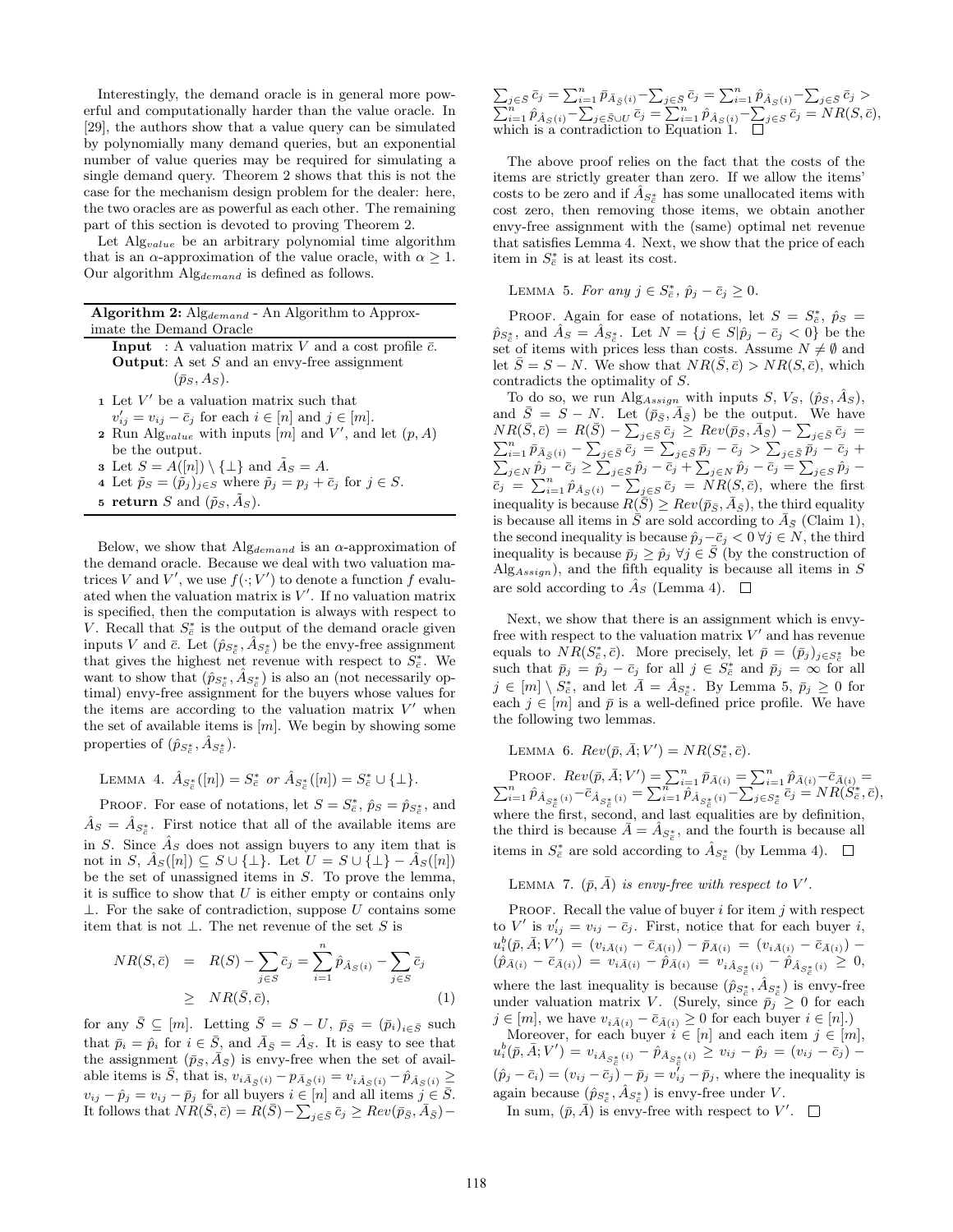Similarly, we have the following lemma for  $(\tilde{p}_S, \tilde{A}_S)$ , the assignment output by  $Alg_{demand}$ . Recall that  $(p, A)$  is the assignment output by  $\mathrm{Alg}_{value}$  with inputs  $[m]$  and  $V'$ .

LEMMA 8.  $Rev(\tilde{p}_S, \tilde{A}_S) - \sum_{j \in S} \bar{c}_j = Rev(p, A; V'),$  and  $(\tilde{p}_S, \tilde{A}_S)$  is envy-free with respect to V.

PROOF. First of all,  $Rev(\tilde{p}_S, \tilde{A}_S) - \sum_{j \in S} \bar{c}_j = \sum_{i=1}^n \tilde{p}_{\tilde{A}_S(i)} - \sum_{j \in S} \bar{c}_j = \sum_{i=1}^n p_{A(i)} + \sum_{j \in S} \bar{c}_j = \sum_{i=1}^n p_{A(i)} + \sum_{j \in S} \bar{c}_j$  $\sum_{i=1}^{n} \bar{c}_{A(i)} - \sum_{j \in S} \bar{c}_j = \sum_{i=1}^{n} p_{A(i)} = Rev(p, A; V')$ , where the fourth equality is because  $S = A([n]) \setminus {\perp}$  and all the others are by definition.

Second, to show  $(\tilde{p}_S, \tilde{A}_S)$  is envy-free, notice that for each buyer  $i \in [n]$  and for each item  $j \in S$ ,  $u_i^b(\tilde{p}_S, \tilde{A}_S) = v_{i\tilde{A}_S(i)}$  $\tilde{p}_{\tilde{A}_S(i)} = v_{i\tilde{A}_S(i)} - (p_{\tilde{A}_S(i)} + \bar{c}_{\tilde{A}_S(i)}) = (v_{i\tilde{A}_S(i)} - \bar{c}_{\tilde{A}_S(i)})$  $p_{\tilde{A}_S(i)} = (v_{iA(i)} - \bar{c}_{A(i)}) - p_{A(i)} \ge (v_{ij} - \bar{c}_j) - p_j = v_{ij} (p_j + \bar{c}_j) = v_{ij} - \tilde{p}_j$ , where the inequality is because  $(p, A)$ is envy-free with respect to  $V'$ .

We are now ready to prove the main theorem.

PROOF OF THEOREM 2. Notice that  $Rev(\tilde{p}_S, \tilde{A}_S) - \sum_{j \in S} \bar{c}_j$  $= Rev(p, A; V') \geq \frac{R([m]; V')}{\alpha} \geq \frac{Rev(\bar{p}, \bar{A}; V')}{\alpha} = \frac{NR(S_{\bar{c}}^*, \bar{c})}{\alpha},$  where the first equality is due to Lemma 8, the first inequality is because  $\text{Alg}_{value}$  is an  $\alpha$ -approximation of the value oracle for the dealer, the second inequality is due to Lemma 7, and the second equality is due to Lemma 6. Therefore,  $Alg_{demand}$  is an  $\alpha$ -approximation for the dealer and Theorem 2 holds.  $\square$ 

## 5. BUDGET FEASIBLE MECHANISMS FOR DEALERS

Recall that our main goal is to design individually rational, truthful, and budget feasible mechanisms for a dealer. Moreover, we want the mechanisms to return envy-free assignments that maximize the dealer's revenue (i.e.,  $R(S^*)$ ).

As shown earlier, the dealer's revenue function is subadditive. Previous work on designing budget feasible mechanisms for subadditive functions have relied on value and demand oracle queries. However, for envy-free revenue maximization, the existence of those oracles is questionable, as the optimal revenue is hard to compute. Thus, we are interested in mechanisms that do not access any oracle.

Given an  $\alpha$ -approximation algorithm, Alg<sub>value</sub>, of the revenue function R (i.e., the dealer's value oracle) and our  $\alpha$ approximation algorithm,  $\text{Alg}_{demand}$ , of the optimal net revenue (i.e., the demand oracle), we construct a truthful mechanism for the dealer, which is a variant of the one in [16].

For simplicity, let  $R^{\alpha}(S, V_S) = Rev(Alg_{value}(S, V_S))$ . When the valuation matrix is clear from the context, we write  $R^{\alpha}(S)$  instead of  $R^{\alpha}(S, V_S)$ . Let  $Val = \{1, 2, ..., 2^{\log(\alpha R^{\alpha}([m]))}\}.$ As in [16], we assume without loss of generality that the smallest non-zero value of the revenue function  $R$  is 1, and we start with an algorithm,  $Alg_t$ , for finding a set of items of size  $t$  whose revenue is approximately optimal. Here, we only need to run Alg<sub>demand</sub> a polynomial number of times.

CLAIM 2. Let S and  $(\tilde{p}_S, \tilde{A}_S)$  be the output of Alg<sub>demand</sub> with inputs V and a cost vector  $\bar{c}$  such that  $\bar{c}_1 = \bar{c}_2 = \cdots =$  $\overline{c}_m$ . For any  $S' \subseteq S$ , we have  $Rev(\overline{p}_{S'}, \overline{A}_{S'}) \geq |S'| \overline{c}_1$ , where  $(\bar{p}_{S'} , \bar{A}_{S'})$  is the envy-free assignment output by Alg<sub>Assign</sub> given S,  $V_S$ ,  $(\tilde{p}_S, \tilde{A}_S)$ , and S'.

**Algorithm 3:**  $Alg_t$  - Finding a Set of Items of Size t with Approximately Optimal Revenue Size t with Approximately Optimal Revenue

| $\mu$ ize $\iota$ with Approximately Optimal Revenue                                          |  |  |  |  |  |  |
|-----------------------------------------------------------------------------------------------|--|--|--|--|--|--|
| <b>Input</b> : A positive integer $t$ .                                                       |  |  |  |  |  |  |
| <b>Output:</b> A value $v \in Val$ , a set $S_v$ , and an                                     |  |  |  |  |  |  |
| envy-free assignment $(\bar{p}_{S_v}, A_{S_v}).$                                              |  |  |  |  |  |  |
| 1 Let $\bar{S} = (S_v)_{v \in Val}$ .                                                         |  |  |  |  |  |  |
| 2 for $v \in Val$ do                                                                          |  |  |  |  |  |  |
| Let $\bar{c} = (\bar{c}_j)_{j=1}^m$ where $\bar{c}_j = \frac{v}{2t}$ for all $j \in [m]$<br>3 |  |  |  |  |  |  |
| and run Alg <sub>demand</sub> with V and $\bar{c}$ to obtain a                                |  |  |  |  |  |  |
| subset of items $S \subseteq [m]$ and an envy-free                                            |  |  |  |  |  |  |
| assignment $(\tilde{p}_S, A_S)$ .                                                             |  |  |  |  |  |  |
| Let $S_v = \emptyset$ .<br>$\overline{\bf 4}$                                                 |  |  |  |  |  |  |
| if $Rev(\tilde{p}_S, \tilde{A}_S) -  S  \frac{v}{2t} \geq \frac{v}{2\alpha}$ then<br>5        |  |  |  |  |  |  |
| Let $S_n = S$ .<br>6                                                                          |  |  |  |  |  |  |
| if $ S  > t$ then<br>7                                                                        |  |  |  |  |  |  |
| Let $S_v$ be some set of items of size t<br>8                                                 |  |  |  |  |  |  |
| such that $S_v \subseteq S$ .                                                                 |  |  |  |  |  |  |
| end if<br>9                                                                                   |  |  |  |  |  |  |
| end if<br>10                                                                                  |  |  |  |  |  |  |
| 11 end for                                                                                    |  |  |  |  |  |  |
| 12 Run Alg <sub>Assign</sub> with inputs S, $V_S$ , $(\tilde{p}_S, \tilde{A}_S)$ , and        |  |  |  |  |  |  |
| $S_v$ and let $(\bar{p}_{S_v}, \bar{A}_{S_v})$ be the output.                                 |  |  |  |  |  |  |
| 13 return $(v, S_v, \bar{p}_{S_v}, A_{S_v})$ for the maximum                                  |  |  |  |  |  |  |
| $v \in Val$ such that $S_v$ is not empty from S                                               |  |  |  |  |  |  |

PROOF. We have  $Rev(\bar{p}_{S'}, \bar{A}_{S'}) - |S'|\bar{c}_1 = \sum_{j \in S'} \bar{p}_j |S'|\bar{c}_1 = \sum_{j \in S'} (\bar{p}_j - \bar{c}_1) \geq \sum_{j \in S'} (\tilde{p}_j - \bar{c}_1) \geq 0$ , where the first equality is because all items in  $S'$  are sold according to Alg<sub>Assign</sub>, the first inequality is because  $\bar{p}_j \geq \tilde{p}_j$  for all  $j \in S'$  according to Alg<sub>Assign</sub>, and the second inequality is because  $\tilde{p}_j \geq \bar{c}$  for all  $i \in S$  by Alg<sub>demand</sub>. Thus,  $Rec(\bar{p}_{S'}, \bar{A}_{S'}) \geq |\bar{S'}|\bar{c}$  and Claim 2 holds.

LEMMA 9. Let  $S^* \in \text{argmax}_{|S|=t} R(S)$ . The algorithm  $Alg_t$  finds a subset  $S_v$  such that  $Rev(\bar{p}_{S_v}, \bar{A}_{S_v}) \geq \frac{R(S^*)}{4\alpha}$ .

PROOF. From the definition of Val, the value  $v \in Val$  is such that either  $v \leq R(S^*)$  or  $v > R(S^*)$ . We first consider the case where  $v \leq R(S^*)$ . Given V and a cost  $\bar{c}_j = \frac{v}{2t}$  for all items  $j \in [m]$ , Alg<sub>demand</sub> returns an item-set S and an envyfree assignment  $(\tilde{p}_S, \tilde{A}_S)$ . Recall that  $S_{\bar{c}}^*$  is the output of the dealer's demand oracle. We have  $Rev(\tilde{p}_S, \tilde{A}_S) - |S|\bar{c}_1 \geq \frac{NR(S^*_{\tilde{c}}, \tilde{c})}{\alpha} = \frac{R(S^*) - |S^*_{\tilde{c}}|\bar{c}_1}{\alpha} \geq \frac{R(S^*) - |S^*| \bar{c}_1}{\alpha} = \frac{R(S^*) - t\frac{v}{2t}}{\alpha} =$  $\frac{R(S^*)-\frac{v}{2}}{\alpha} \geq \frac{R(S^*)-\frac{R(S^*)}{2}}{\alpha} = \frac{R(S^*)}{2\alpha} \geq \frac{v}{2\alpha}$ , where the first inequality is by Theorem 2, the second inequality is because  $S_{\bar{c}}^*$ is the output of the dealer's demand oracle, and the third and last inequalities are because  $v \leq R(S^*)$ . Therefore,  $S_v \neq \emptyset$  and  $\overline{Rev}(\tilde{p}_S, \tilde{A}_S) \geq \frac{R(S^*)}{2\alpha}$ .

 $\text{If } |S| \leq t, \text{ then } S_v = S \text{ and } Rev(\bar{p}_{S_v}, \bar{A}_{S_v}) \geq Rev(\tilde{p}_{S_v}, \tilde{A}_{S_v});$ thus  $Rev(\bar{p}_{S_v}, \bar{A}_{S_v}) \geq \frac{R(S^*)}{2\alpha} \geq \frac{R(S^*)}{4\alpha}$ , as desired. If  $|S| > t$ , then  $Rev(\bar{p}_{S_v}, \bar{A}_{S_v}) \geq |S_v|\bar{c}_1 = t\frac{v}{2t} = \frac{v}{2}$  by Claim 2. Since v is the maximal  $v \in Val$  such that  $v \leq R(S^*)$ , we have that  $v \geq \frac{R(S^*)}{2}$ , therefore  $Rev(\bar{p}_{S_v}, \bar{A}_{S_v}) \geq \frac{R(S^*)}{4} \geq \frac{R(S^*)}{4\alpha}$ .

Now consider the case of  $v > R(S^*)$ . When step b is passed, if  $|S| \leq t$ , then  $S_v = S$  and  $Rev(\bar{p}_{S_v}, \bar{A}_{S_v}) \geq$  $Rev(\tilde{p}_{S_v}, \tilde{A}_{S_v}) = Rev(\tilde{p}_S, \tilde{A}_S) \geq \frac{v}{2\alpha} \geq \frac{R(S^*)}{2\alpha} \geq \frac{R(S^*)}{4\alpha};$  if  $|S| > t$ , by Claim 2,  $\overline{Rev}(\overline{p}_{S_v}, \overline{A}_{S_v})^{\alpha} \geq |S_v|\overline{c}_1 = t \frac{v}{2t} = \frac{u}{2} \geq \frac{R(S^*)}{2} \geq \frac{R(S^*)}{4\alpha}$ . In sum, Lemma 9 holds.  $\square$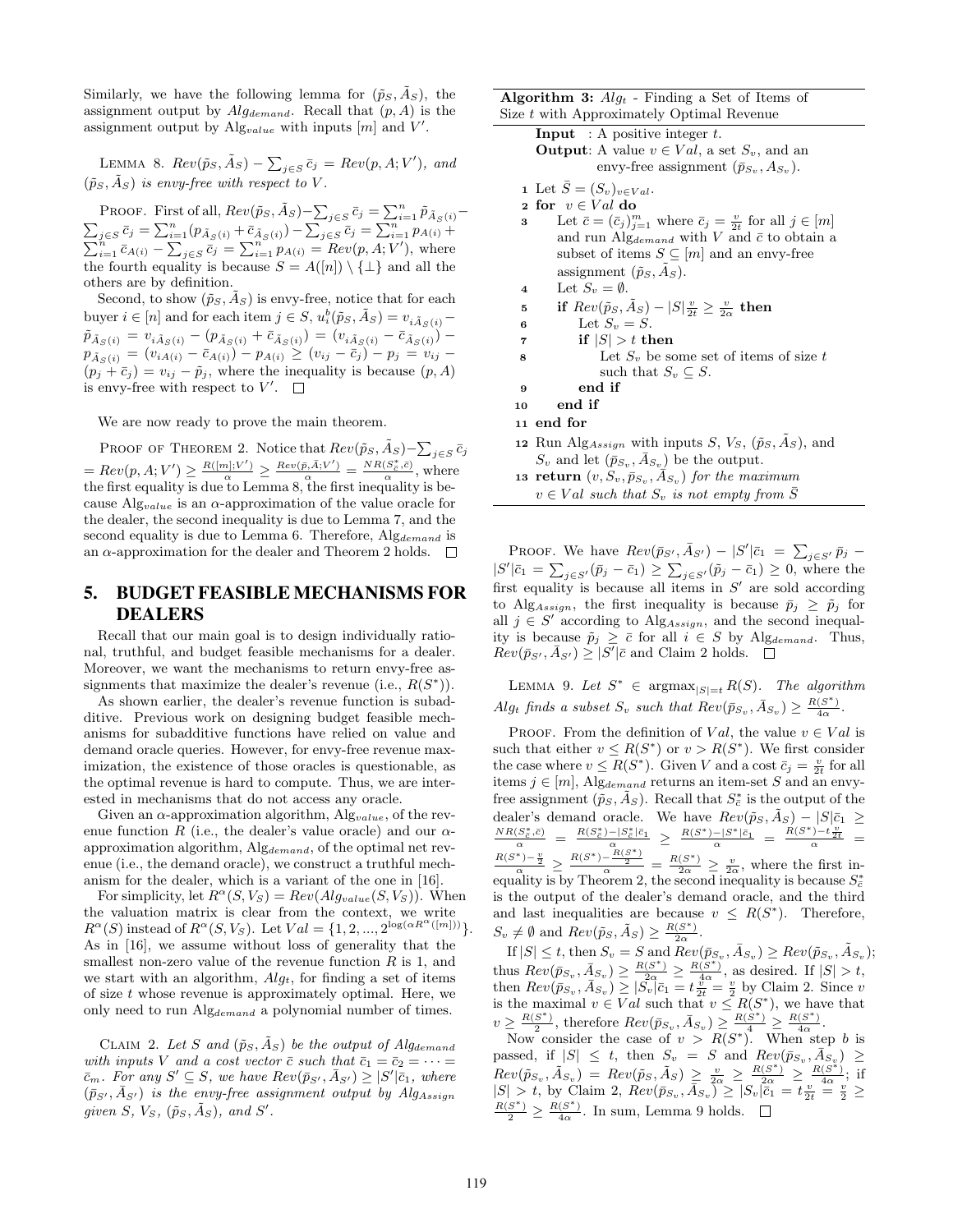Using algorithm Alg<sub>t</sub>, we construct a mechanism  $M_D$  for the dealer. Let  $\beta = 2 \lceil \log m \rceil$  and let  $j^* \in [m]$  such that  $j^* \in \text{argmax}_{j \in [m]} R(\{j\})$ . It is relatively easy to compute  $j^*$ : look at the item that has the highest value among all buyers and assign that item to the buyer with the highest value and charge the buyer that value and set the price of all other items to be sufficiently high so that nobody will be assigned to any other item. Let  $(p_j^*, A_j^*)$  be the optimal envy-free assignment of  $\{j^*\}.$ 

| <b>Mechanism 1:</b> $M_D$ - A Randomized Budget                            |  |  |  |  |  |  |  |  |  |  |
|----------------------------------------------------------------------------|--|--|--|--|--|--|--|--|--|--|
| Feasible Mechanism for a Dealer                                            |  |  |  |  |  |  |  |  |  |  |
|                                                                            |  |  |  |  |  |  |  |  |  |  |
| <b>Input</b> : Each seller $j \in [m]$ reports a cost                      |  |  |  |  |  |  |  |  |  |  |
| $c_i>0.$<br><b>Output:</b> $(S, (q_i)_{i \in S}, \bar{p}_S, \bar{A}_S)$ or |  |  |  |  |  |  |  |  |  |  |
| $(j^*, q_{i^*}, p_{i^*}^*, A_{i^*}^*)$                                     |  |  |  |  |  |  |  |  |  |  |
|                                                                            |  |  |  |  |  |  |  |  |  |  |
| 1 Let $T = \{1, 2, , 2^{\lceil \log m \rceil}\}.$                          |  |  |  |  |  |  |  |  |  |  |
| for $t \in T$ in decreasing order do<br>$\mathbf{2}$                       |  |  |  |  |  |  |  |  |  |  |
| Let $N'$ be the set of items with cost at<br>3                             |  |  |  |  |  |  |  |  |  |  |
| most $B/(\beta t)$ that are different from $i^*$ .                         |  |  |  |  |  |  |  |  |  |  |
| Using the algorithm $\text{Alg}_t$ with input t,<br>4                      |  |  |  |  |  |  |  |  |  |  |
| find $(v_t, S_t, \bar{p}_{S_t}, \bar{A}_{S_t})$ among items in N'.         |  |  |  |  |  |  |  |  |  |  |
| Let $S = \bigcup_t S_t$ , and let $(\bar{p}_S, A_S)$ be the                |  |  |  |  |  |  |  |  |  |  |
| output of Alg <sub>value</sub> on S.                                       |  |  |  |  |  |  |  |  |  |  |
| for $j \in S$ do<br>5                                                      |  |  |  |  |  |  |  |  |  |  |
| let $q_i$ be the threshold for seller j:<br>6                              |  |  |  |  |  |  |  |  |  |  |
| that is, the highest cost $i$ can                                          |  |  |  |  |  |  |  |  |  |  |
| announce so that he is still selected,                                     |  |  |  |  |  |  |  |  |  |  |
| given $c_{-i}$ .                                                           |  |  |  |  |  |  |  |  |  |  |
| end for<br>7                                                               |  |  |  |  |  |  |  |  |  |  |
| s end for                                                                  |  |  |  |  |  |  |  |  |  |  |
| <b>9</b> Flip a fair coin.                                                 |  |  |  |  |  |  |  |  |  |  |
| 10 if $coin = heads$ then                                                  |  |  |  |  |  |  |  |  |  |  |
| The dealer buys items in S, pays $q_i$ to<br>11                            |  |  |  |  |  |  |  |  |  |  |
| each seller $j \in S$ , pays 0 to each seller                              |  |  |  |  |  |  |  |  |  |  |
| $j \notin S$ , and sells the items to the buyers                           |  |  |  |  |  |  |  |  |  |  |
| according to $(\bar{p}_S, \bar{A}_S)$ .                                    |  |  |  |  |  |  |  |  |  |  |
| 12 else                                                                    |  |  |  |  |  |  |  |  |  |  |
| The dealer buys item $j^*$ , pays B to seller<br>13                        |  |  |  |  |  |  |  |  |  |  |
| $j^*$ , and sells the item according to                                    |  |  |  |  |  |  |  |  |  |  |
| $(p_{i^*}^*, A_{i^*}^*)$ .                                                 |  |  |  |  |  |  |  |  |  |  |
| 14 end if                                                                  |  |  |  |  |  |  |  |  |  |  |
|                                                                            |  |  |  |  |  |  |  |  |  |  |

THEOREM 3. The mechanism  $M_D$  is universally truthful, budget feasible, and is an  $O((\log^2 m)\alpha^2)$ -approximation to the optimal procurement.

PROOF. To show truthfulness of  $M_D$ , we note that in single-parameter settings, a mechanism is truthful if and only if it satisfies monotonicity and threshold payment (see [2] for the definition). Monotonicity comes from steps 2-3 of  $M_D$  and threshold payment is explicitly required in steps 5-6. Finally, it can be shown that the total payment is budget feasible in expectation. The analysis of the universal truthfulness and budget feasibility of  $M_D$  follows from the same reasoning as in [16] and thus is omitted. Below, we prove the claimed approximation ratio.

Recall the optimal procurement of the dealer is a subset of items  $S^*$  such that  $S^* \in \text{argmax}_{S \subseteq [m], \sum_{j \in S} c_j \leq B} R(S)$ . Let  $(\hat{p}_{S^*}, \hat{A}_{S^*})$  be the optimal envy-free assignment such that  $R(S^*) = Rev(\hat{p}_{S^*}, \hat{A}_{S^*})$ . Let  $\bar{S}^* = \{i | i \in S^*, c_i > \frac{B}{\beta}\}\$ , and

 $\underline{S}^* = S^* - \overline{S}^*$ . By Theorem 1, R is subadditve and  $R(S^*) \leq$  $R(\bar{S}^*) + R(\underline{S}^*)$ . Thus,  $R(\bar{S}^*) \ge \frac{R(S^*)}{2}$  or  $R(\underline{S}^*) \ge \frac{R(S^*)}{2}$ .

We first consider the case that  $R(\bar{S}^*) \geq \frac{R(S^*)}{2}$ . Because the costs of the items in  $\bar{S}^*$  is at least  $\frac{B}{\beta}$ , the payment for each of the items in  $\bar{S}^*$  is at least  $\frac{B}{\beta}$ . Thus,  $B \geq |\bar{S}^*| \frac{B}{\beta}$ and  $\beta \geq |\bar{S}^*|$ . By subaddtivity, we have  $\sum_{j \in \bar{S}^*} R(\{j\}) \geq$  $R(\bar{S}^*)$ . Let  $\bar{j} \in \text{argmax}_{j \in \bar{S}^*} R(\{j\})$ , we have  $R(\{\bar{j}\}) \geq$  $\frac{R(\bar{S}^*)}{\beta}$ . Moreover,  $R(\lbrace j^* \rbrace) \geq R(\lbrace \bar{j} \rbrace) \geq \frac{R(\bar{S}^*)}{\beta} \geq \frac{R(S^*)}{2\beta}$ . Since  $Rev(p_j^*, A_j^*) = R({j^*})$ , with probability 1/2, j<sup>\*</sup> will be selected and we have a  $O(\log m)$ -approximation.

Now we consider the second case that  $R(S^*) \geq \frac{R(S^*)}{2}$ . 2 If  $R({j^*}) \geq \frac{R(S^*)}{2} \geq \frac{R(S^*)}{4}$ , then with probability 1/2, we have  $R({j^*}) \geq \frac{R(S^*)}{8}$  and we are done. Otherwise, let  $\underline{S}^{*'} = \underline{S}^{*} \setminus \{j^{*}\}.$  It follows that, by subadditivity,  $R(\underline{S}^{*'})$  +  $R({j^*}) \ge R(S^*)$ , that is,  $R(S^{*'}) \ge R(S^*) - R({j^*})$ , which implies  $R(\underline{S}^{*}) \geq R(\underline{S}^{*}) - \frac{R(\underline{S}^{*})}{2} \geq \frac{R(\underline{S}^{*})}{2} \geq \frac{R(S^{*})}{4}$ .

In what follows, we partition the items in  $S^{*'}$  based on their costs into  $O(\log m)$  bins. Let  $\text{Bin}(i) = \{j \in \underline{S}^{*'} \mid$  $B/(\beta 2^{i+1}) < c_j \leq B/(\beta 2^i)$  for  $i \in \{0, 1, ..., \lceil \log m \rceil - 1\}$  and  $\text{Bin}(\lceil \log m \rceil) = \{ j \in \underline{S}^{*'} \mid 0 < c_j \leq B / (\beta 2^{\lceil \log m \rceil}) \}.$  By subadditivity, there is a bin k such that  $R(\text{Bin}(k)) \geq R(\text{Bin}(i))$ for all  $i \in \{0, 1, ..., \lceil \log m \rceil\}$  and  $R(\text{Bin}(k)) \geq \frac{R(\underline{S}^{*})}{O(\log m)} =$  $\frac{R(\mathcal{S}^*)}{O(\log m)}$ , that is, the optimal revenue of the items in  $\text{Bin}(k)$  is at least  $O(\log m)$ -fraction of  $R(S^*)$ . By construction,  $\text{Bin}(k)$ has at most  $\beta 2^{k+1}$  items, it follows that the optimal solution of size  $\beta 2^{k+1}$  of items with cost at most  $B/(\beta 2^k)$  has revenue at least  $\frac{R(\underline{S}^*)}{O(\log m)}$ . Consider the iteration at  $t = 2^k$ , algorithm Alg<sub>t</sub> with  $t = 2^k$  gives us a set  $S_t$  that is a  $4\alpha$ approximation to the optimal revenue of  $2<sup>k</sup>$  items (Lemma 9). Notice that by subadditivity, the optimal revenue of  $2^k$  items is an 2 $\beta$ -approximation to the optimal revenue of  $\beta 2^{k+1}$  items. It follows that  $R(S_t)$  is an  $8\alpha\beta$ -approximation to the optimal solution of size  $\beta 2^{k+1}$  with cost at most  $B/(\beta 2^k)$ . Thus,  $R(S_t) \geq \frac{R(\underline{S}^*)}{O(\alpha \beta \log m)}$ , and, by monotonicity,  $R(\bigcup_t S_t) \geq R(S_t) \geq \frac{R(\overline{S}^*)}{O(\alpha \log^2 m)} \geq \frac{R(S^*)}{O(\alpha \log^2 m)}$ . However, we do not know  $R(\bigcup_{t} S_t)$ , and we run Alg<sub>value</sub> to get a  $\alpha$ approximation of it. Therefore, with probability  $\frac{1}{2}$ , we have the desired  $O((\log^2 m)\alpha^2)$ -approximation.

REMARK 3. Notice that the dealer will buy all items in  $S$ , but Algvalue may not sell all of them, thus the dealer's revenue may be less than his payment to the sellers. This has to be the case because the requirement of truthfulness. Indeed, if the dealer only buys items that are actually sold by  $Alg_{value}$ , the mechanism is not monotone and thus is not truthful. How to design truthful mechanisms where the dealer always sells all his purchased items is an interesting open problem.

From Corollary 1, there is  $O(\log n)$ -approximation for the demand oracle. Thus, we have the following result.

COROLLARY 2. There is a mechanism that is universally truthful, budget feasible, and is an  $O((\log^2 m) (\log^2 n))$ - approximation to the optimal procurement.

#### Acknowledgments

We thank several anonymous reviewers for their comments.